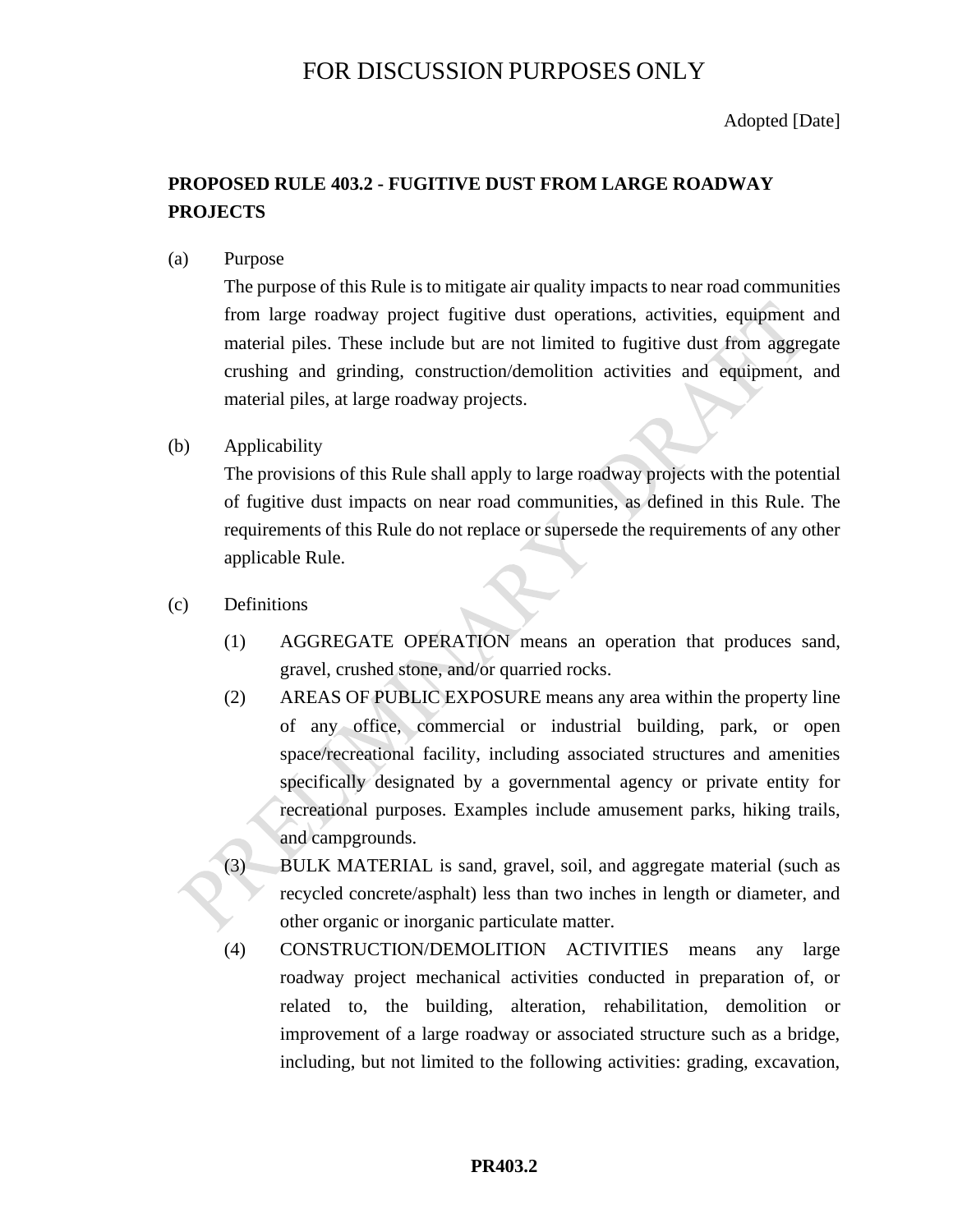aggregate loading/unloading, aggregate crushing/grinding, cutting, planing, shaping, screening or ground breaking.

- (5) CONSTRUCTION VEHICLE means graders, bulldozers, excavators, cranes, backhoes, tractors, haul trucks and other similar vehicles used at a large roadway project.
- (6) CONTRACTOR means any person who has a contractual arrangement to establish or conduct activities at a large roadway project for another person.
- (7) CRUSHING AND GRINDING means any activity that mechanically reduces the size of materials in an aggregate operation.
- (8) DISTURBED SURFACE AREA means a portion of the earth's surface which has been physically moved, uncovered, destabilized, or otherwise modified from its undisturbed natural condition, thereby increasing the potential for emission of fugitive dust. This definition excludes those areas which have:
	- (A) Been restored to a natural state, such that the vegetative ground cover and soil characteristics are similar to adjacent or nearby natural conditions;
	- (B) Been paved or otherwise covered by a permanent structure; or
	- (C) Sustained a vegetative ground cover of at least 70 percent of the native cover for a particular area for at least 30 days.
- (9) DUST CONTROL SUPERVISOR means a person that:
	- (A) Is employed by or contracted with the property owner, developer or other person responsible for the large roadway project;
	- $(B)$  Is at the large roadway project or available at the large roadway project within 30 minutes during regular working hours or when operations/activities are being conducted at the large roadway project;
	- (C) Has completed the South Coast AQMD Fugitive Dust Control Class and holds a valid Certificate of Completion for the class, and is responsible for expeditiously:
		- (i) Responding to air quality issue inquiries regarding the large roadway project;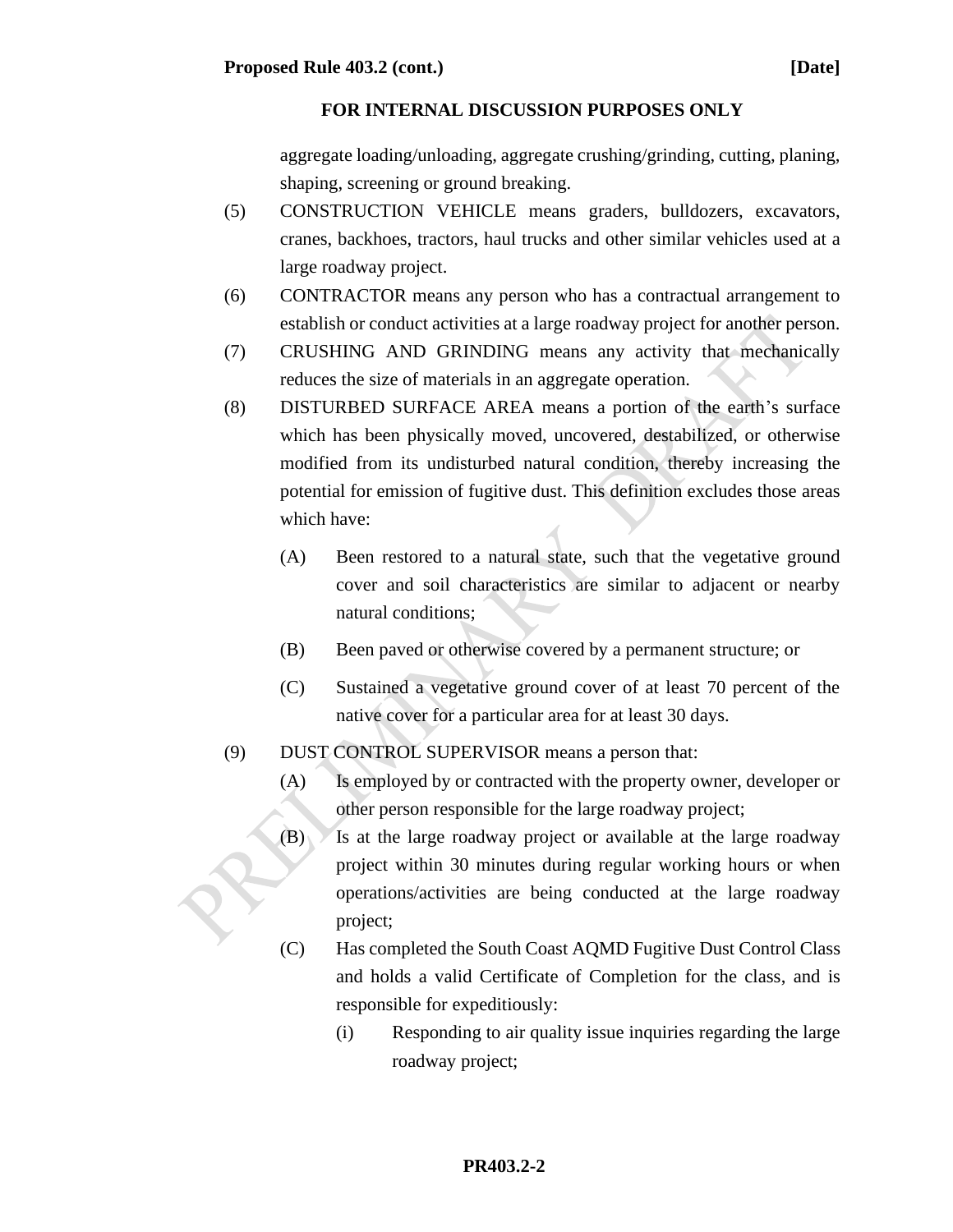- (ii) Employing sufficient dust mitigation measures, as necessary and when applicable, to ensure compliance with the control measure requirements of this Rule; and
- (iii) Maintaining records pursuant to the record keeping guidelines in this Rule.
- (10) DUST SUPPRESSANT means water, hygroscopic materials, or non-toxic chemical stabilizers used as a treatment material to reduce fugitive dust emissions.
- (11) EARTH MOVING ACTIVITIES means the use of equipment for any activity where soil is being moved or uncovered, and includes, but is not limited to the following: grading, earth cutting and filling operations, loading or unloading of dirt or bulk materials, and adding to or removing from open storage and material piles.
- (12) FUGITIVE DUST means any solid particulate matter, that becomes airborne, other than that emitted from an exhaust stack, or engine tailpipe, directly or indirectly as a result of the activities of any person.
- (13) LARGE ROADWAY means any roadway, with an annual daily average number of vehicle trips in excess of 100,000.
- (14) LARGE ROADWAY PROJECT means the large roadway and/or adjacent location at which sources capable of generating fugitive dust from crushing and grinding/earth moving/ construction/demolition activities, disturbed surface areas, heavy- and light-duty vehicular movement on paved or unpaved roads, or material piles are located.
- (15) MATERIAL PILE means any accumulation of bulk material, construction/demolition debris, excavated material or typical large roadway project materials located at large roadway projects.
- (16) PERSON means any individual, firm, association, organization, partnership, business trust, corporation, company, contractor, supplier, installer, user or owner, or any state or local governmental agency or public district or any other officer or employee thereof, pursuant to Rule 102, and any Dust Control Supervisor as defined in this Rule.
- (17) PM10 means particulate matter with an aerodynamic diameter smaller than or equal to 10 microns as measured by the applicable State and Federal reference test methods.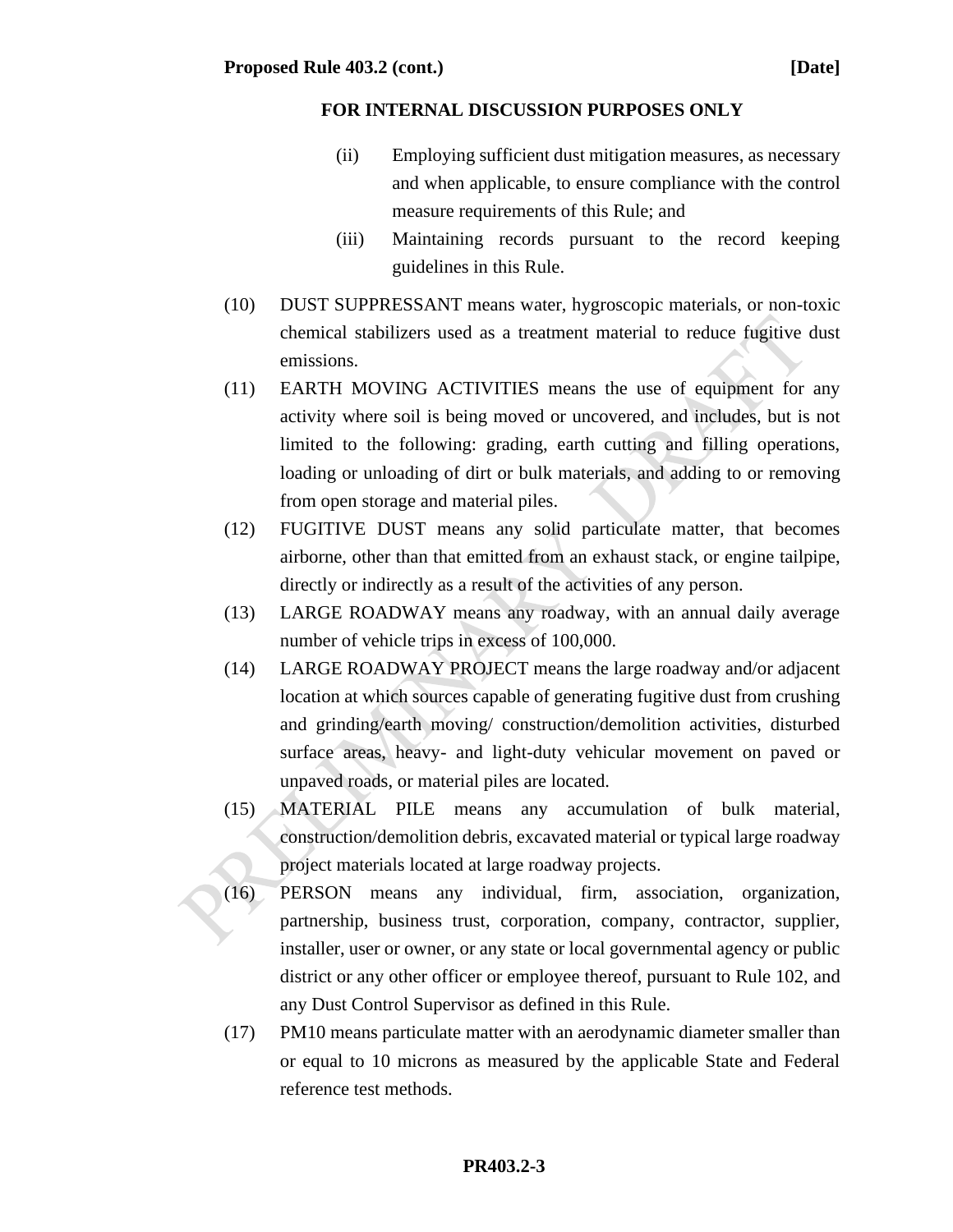- (18) SENSITIVE RECEPTOR means a residence, school (kindergarten through grade 12), licensed daycare center, hospital/clinic, or convalescent home.
- (19) STABILIZE means for the purposes of this Rule sufficient use (of both amount and frequency) of a dust suppressant to ensure compliance with the fugitive dust requirements of this Rule.
- (20) TRACK OUT means any bulk material that adheres to and agglomerates on the exterior surface of motor vehicles, haul trucks, and equipment (including tires) that have been released onto a paved road and can be removed by a vacuum sweeper or a boom sweeper under normal operating conditions.
- (21) TYPICAL LARGE ROADWAY PROJECT MATERIALS means concrete, asphaltic concrete, recycled asphalt, asphalt, or any other large roadway project material of equivalent performance as determined by the Executive Officer.
- (d) Requirements
	- (1) On or after six (6) months from the date of Rule adoption, no person shall conduct aggregate operations, crushing and grinding operations or maintain a material pile at a large roadway project that is located within a distance of 100 feet of any property line of an area of public exposure or sensitive receptor.
	- (2) On or after six (6) months from the date of Rule adoption, no person shall conduct the following activities at a large roadway project, that is located within 500 feet of an area of public exposure or 1,000 feet of a sensitive receptor, unless in compliance with the provisions of paragraph  $(d)(3)$ Additional Requirements, and subdivision (e) Record Keeping:
		- (A) Crushing and grinding aggregate operations (including concrete and asphalt recycling);
		- (B) Construction/demolition activities;
		- (C) Earth moving or any other mechanical activity that results in earth/soil disturbance;
		- (D) Movement of heavy construction equipment over unpaved surfaces; or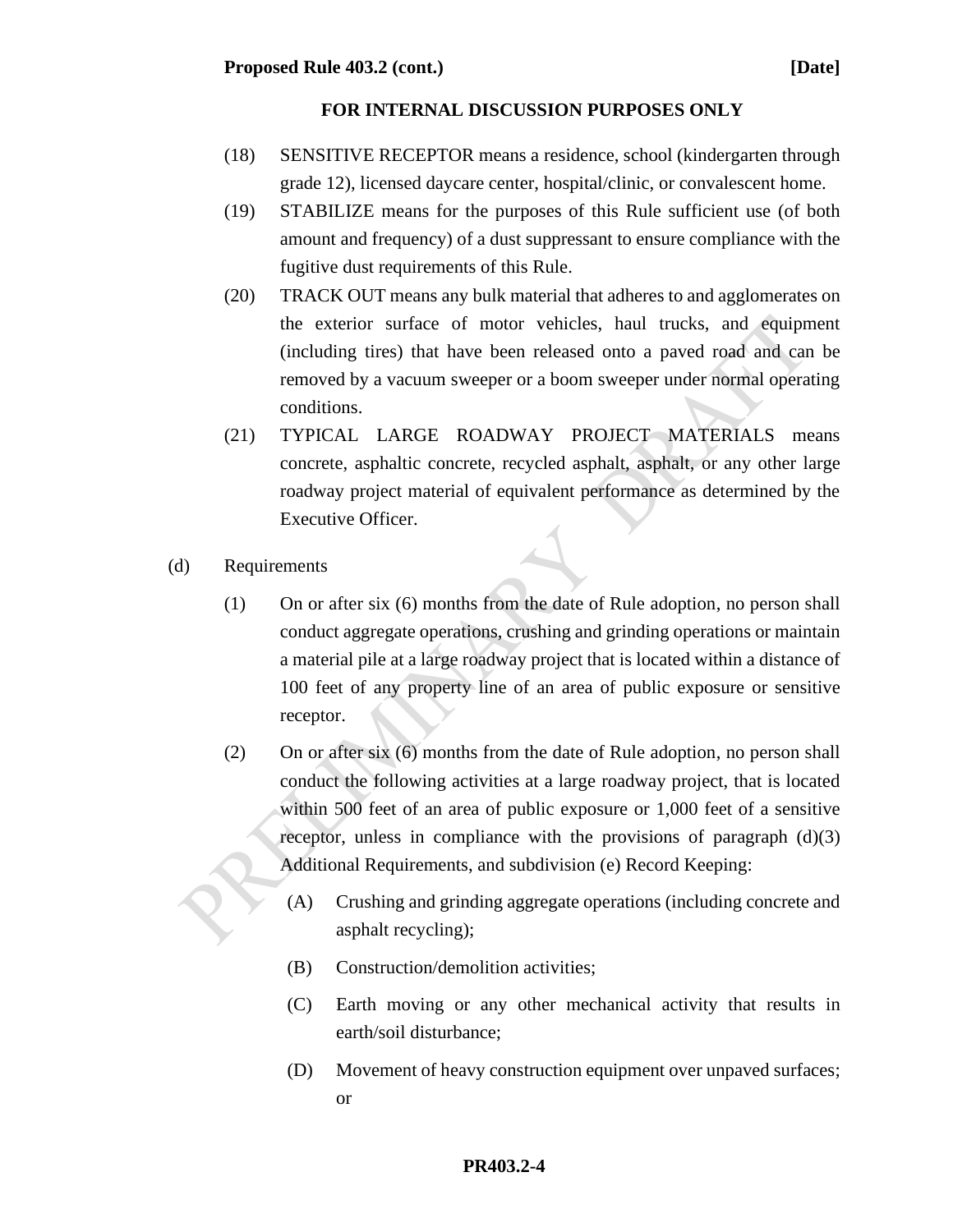(E) Material pile establishment that exceeds a height of 3 feet and a total surface area of 150 square feet;

Distances shall be measured from the nearest edge or perimeter of the operation/material pile location within the large roadway project to the closest point of the property line of any area of public exposure or sensitive receptor.

- (3) Additional Requirements
	- (A) Dust Control Supervisor
		- (i) Each large roadway project must have a dust control supervisor designated.
		- (ii) The dust control supervisor shall be responsible for ensuring compliance with all applicable provisions of this paragraph.
	- . (B) Control Measures

Use the following control measures as necessary/applicable to prevent fugitive dust/visible emissions from extending farther than 100 feet as measured from the nearest edge or perimeter of the operation/material pile or equipment location within the large roadway project to the closest point of the property line of any area of public exposure or sensitive receptor; whichever is less:

| Crushing and Grinding;<br>or Aggregate Operations | Stabilize surfaces prior to operation<br>equipment (including<br>of<br>construction vehicles such as for<br>example bulldozers, cranes<br><sub>or</sub><br>backhoes) and prior to<br>any<br>crushing/grinding; and |
|---------------------------------------------------|--------------------------------------------------------------------------------------------------------------------------------------------------------------------------------------------------------------------|
|                                                   | Stabilize aggregate material piles<br>after crushing and grinding by<br>applying water to prevent dust<br>plumes.                                                                                                  |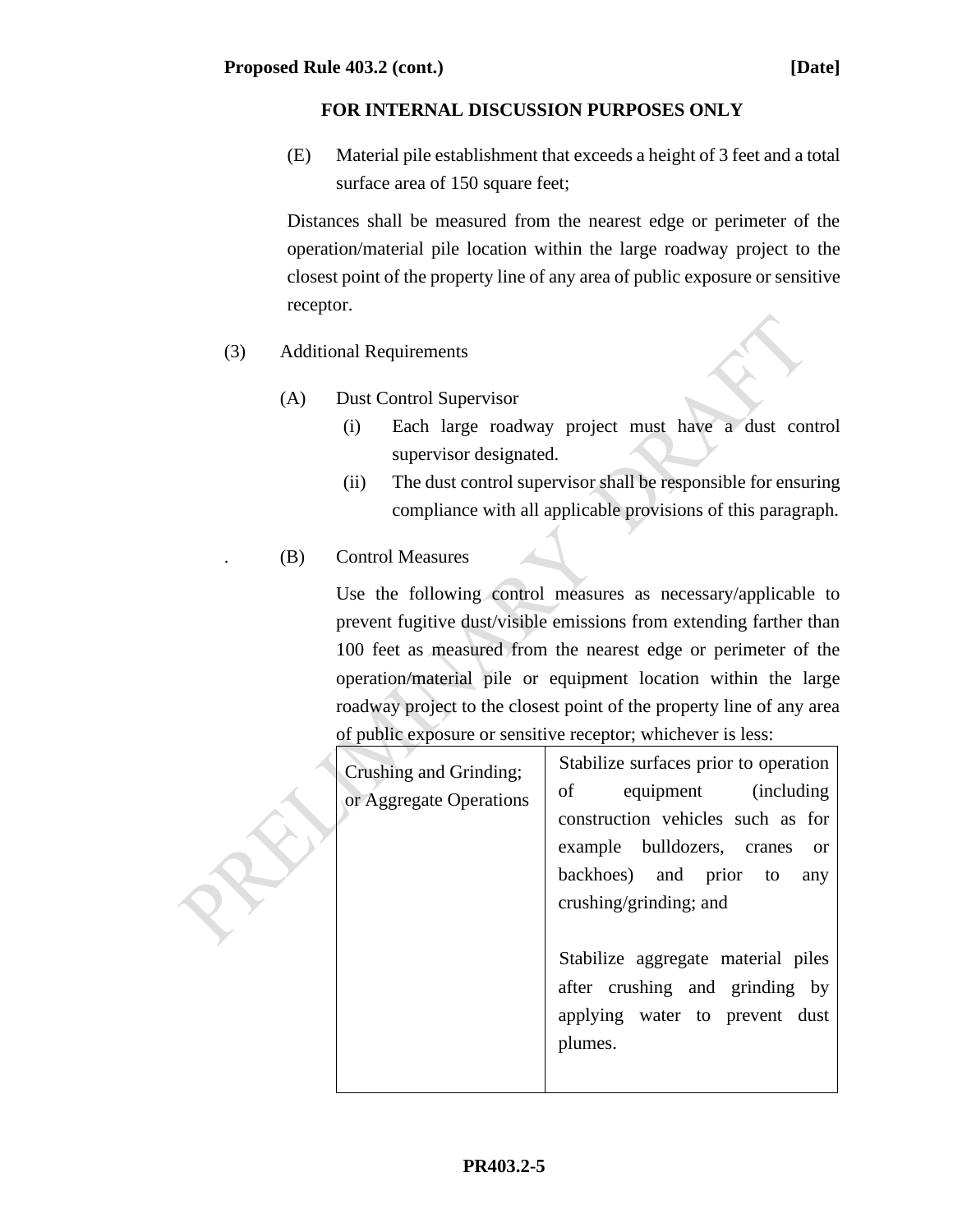| Earth Moving Activities;<br>Construction/Demolition;<br>or; Disturbed Surface<br>Areas      | Apply dust suppressant as necessary<br>to maintain a stabilized surface and<br>to prevent visible emissions.                                                                                                                                                                                                                                                                                                                                                                                                                                                                                                                                                                                                                                   |
|---------------------------------------------------------------------------------------------|------------------------------------------------------------------------------------------------------------------------------------------------------------------------------------------------------------------------------------------------------------------------------------------------------------------------------------------------------------------------------------------------------------------------------------------------------------------------------------------------------------------------------------------------------------------------------------------------------------------------------------------------------------------------------------------------------------------------------------------------|
| Dust from Construction<br>Vehicles<br>(All controls)                                        | Apply dust suppressant as necessary<br>to prevent visible emissions during<br>vehicle operation;<br>Limit vehicle speed to 15 miles per<br>hour on roadways;<br>Cover frequently traveled unpaved<br>roads and unpaved parking areas<br>with low silt content material (i.e.,<br>asphalt, concrete, recycled road<br>base, or gravel to a minimum depth<br>of four inches);<br>Treat unpaved roads with a dust<br>suppressant, mulch, or other cover to<br>maintain a stabilized surface; and<br>Remove dust from paved roadways<br>and construction vehicles as required<br>to prevent track out or entrained dust<br>by washing, vacuum sweeping,<br>broom sweeping or any other<br>mechanical means that does not<br>generate fugitive dust |
| <b>Material Piles</b><br>(Any combination of the<br>required controls to<br>ensure control) | Apply dust suppressant as necessary,<br>but no less than twice per hour to<br>maintain a stabilized surface and<br>prevent visible emissions;<br>Install coverings; and<br>Install an enclosure with a minimum<br>of three sides (the open side of                                                                                                                                                                                                                                                                                                                                                                                                                                                                                             |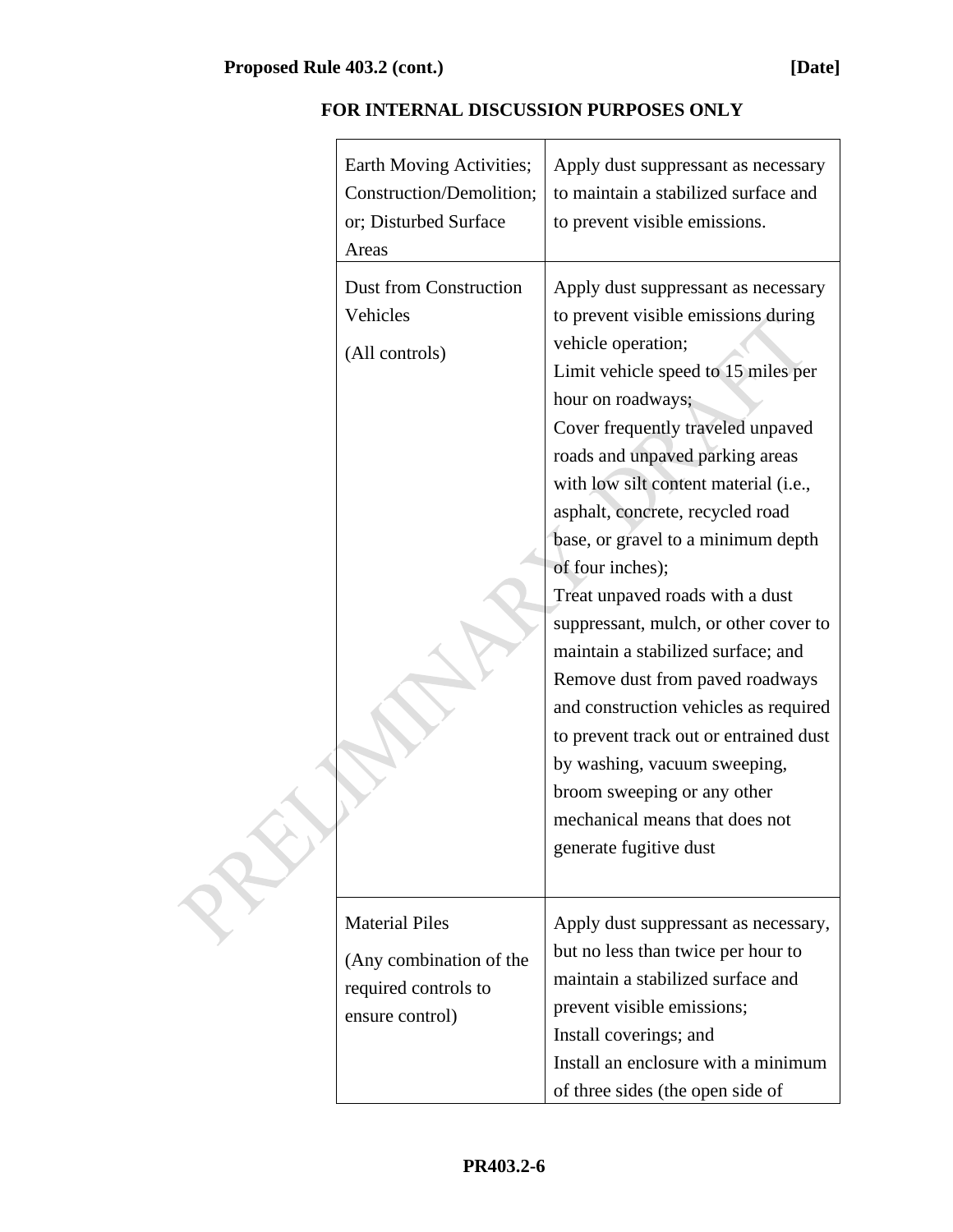| which will face farthest from          |
|----------------------------------------|
| potentially impacted areas) and        |
| walls with a maximum porosity of       |
| 50 percent and a minimum height        |
| equal to the highest point of the      |
| material pile. Adjacent material piles |
| within 25 feet of each other as        |
| measured from the closest edge of      |
| each pile shall be considered to be a  |
| single pile.                           |
|                                        |

# (C) Signage

Prior to project commencement, large roadway project contact information signage shall be posted/installed within 50 feet of each large roadway project public entrance including any frequently used work entrance, and at a minimum every 100 yards along the large roadway project property line/boundary. Signage shall be 1 inch A/C laminated plywood board or similar strength and durability material with dimensions of 48 inches by 96 inches. Signage background must contrast with lettering, typically black text with white background. The lower edge of the sign board must be a minimum of 6 feet and a maximum of 7 feet above grade. At a minimum, each sign shall include the following information, with text height as shown on the right side of the sign template below, and an accessible 24 hours per day local or a toll-free phone number for contacting the large roadway project responsible person(s) or dust control supervisor regarding fugitive dust issues: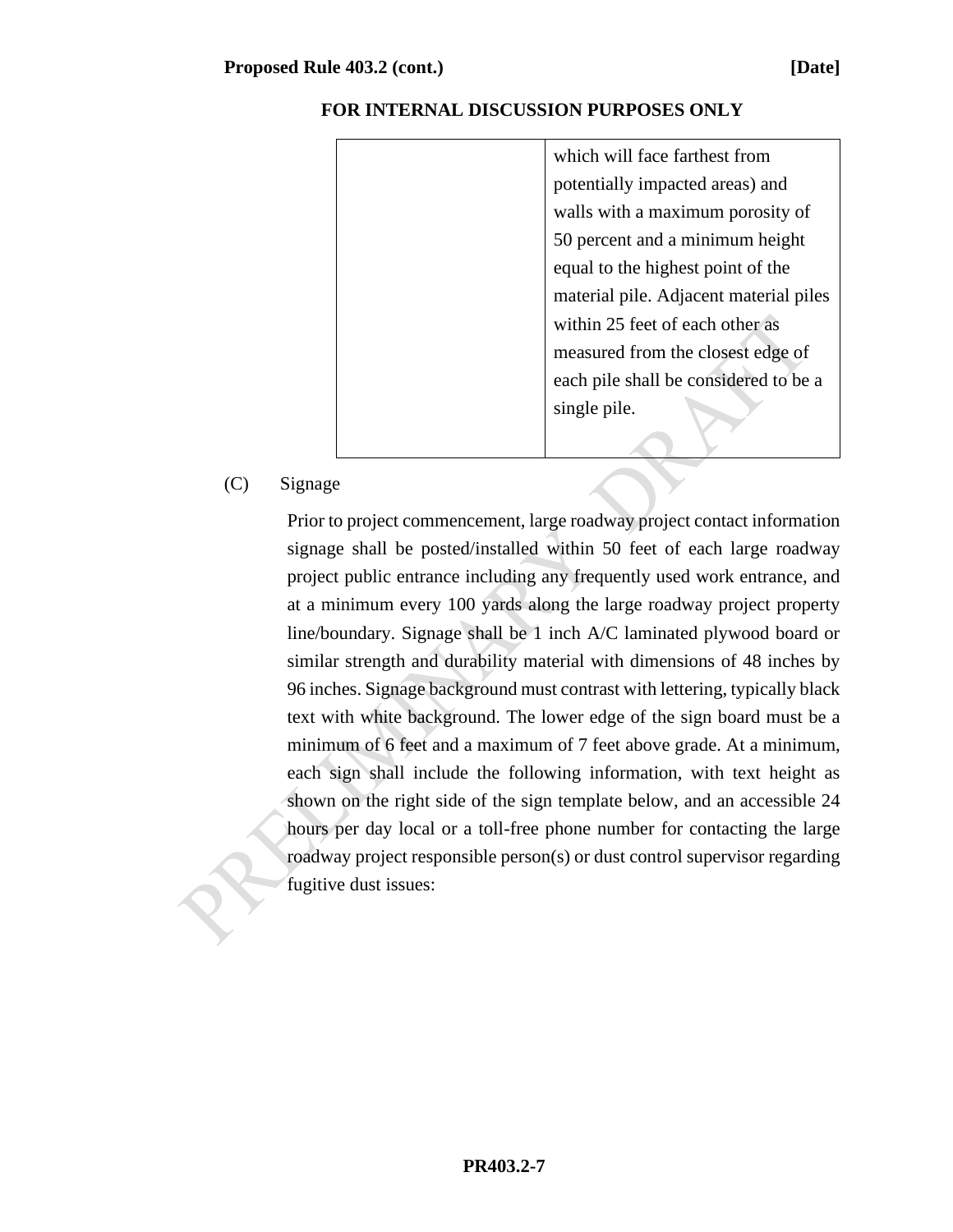| <b>Sign Content</b>                           |          |
|-----------------------------------------------|----------|
| Permit # (if applicable)                      | 4"       |
| Site Name                                     |          |
| Project Name / Tract ####                     | 4"<br>4" |
| IF YOU SEE DUST COMING FROM                   | 4"       |
| THIS PROJECT CALL:                            | 4"       |
| Name, Phone Number 1 - (###) ###-####         |          |
| If you do not receive a response, please call |          |
| the South Coast AQMD at 1-800-CUT-SMOG        | 3"<br>3" |
|                                               |          |

#### (D) Notification

- (i) Areas of Public Exposure and Sensitive Receptors
	- At least 120 hours prior to establishing a large roadway project pursuant to the prohibitions in paragraph (d)(2), the dust control supervisor or other responsible person shall notify the owner(s)/occupant(s) of occupied buildings or open/space recreational facility management as applicable, in writing, and shall at a minimum include the following information:
		- (A) Large roadway project dust control supervisor contact information including contact name, company/agency name, address, telephone number, and e-mail address; and
		- (B) Estimated duration of the project including commencement and completion dates, and
		- (C) Location of the large roadway project including address and/or coordinates and a map depicting the location of the site.
- (ii) South Coast AQMD

At least 120 hours prior to establishing a large roadway project pursuant to the prohibitions in paragraph  $(d)(2)$ , the dust control supervisor or other responsible person shall notify the Executive